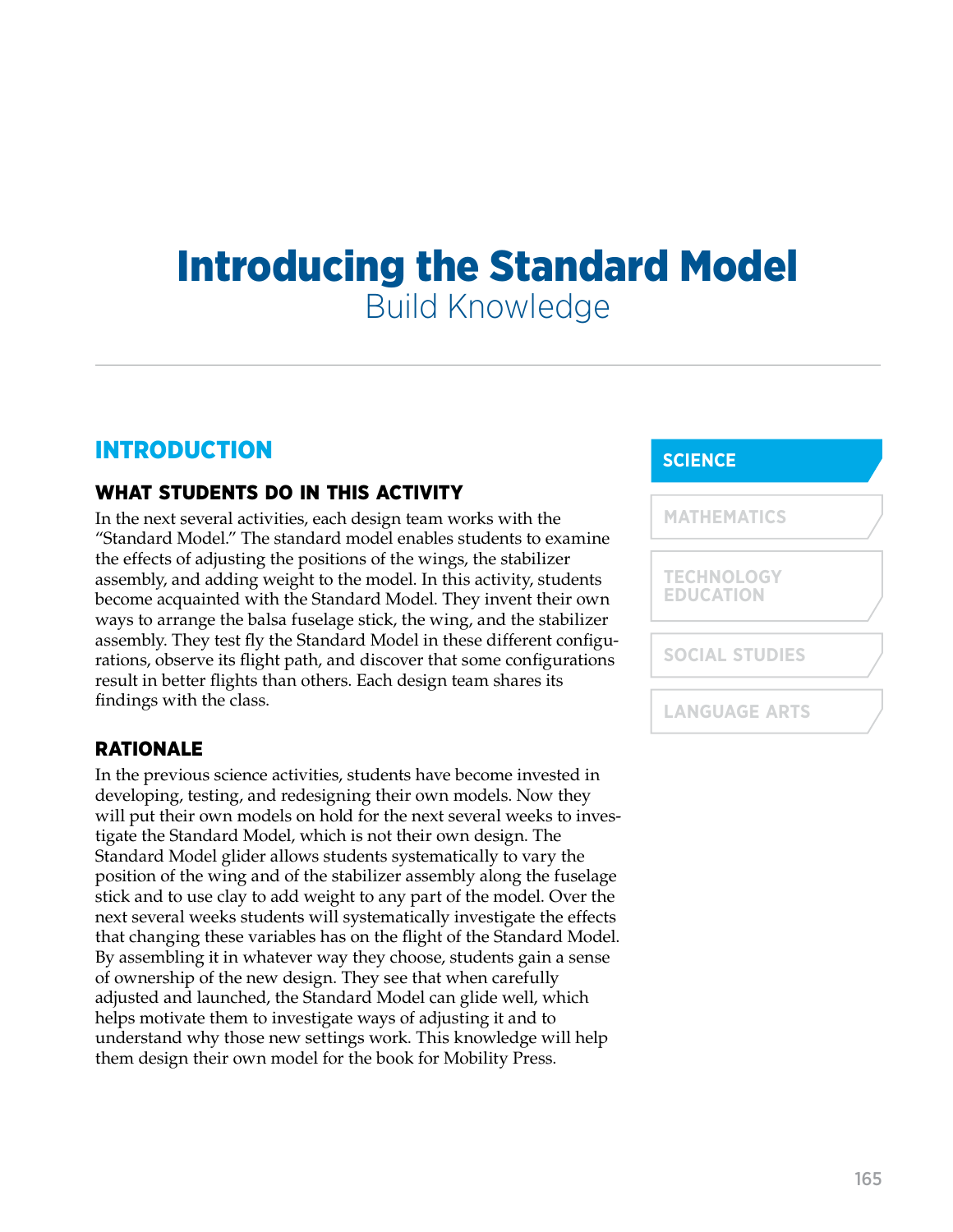# TIME

2 class sessions

# MATERIALS

#### **For the test-flying area:**

- One table or desk with a level top for every two design teams on which launcher will be mounted.
- Assembled launchers, 1 per launch table. Each launcher is made of 1 meter stick and 2 #19 rubber bands. (See Preparation for the Activity, for how to assemble the launchers.)
- Masking tape, to mark the flight-distance scale on the wall and to mount the launchers onto the tables. Tape that is 3/4" wide or more works best for mounting.

### **For each design team:**

1 set of Standard Model glider parts, i.e.,

- $\bullet$  1 wing
- 1 stabilizer assembly
- 1 balsa fuselage stick
- 2 #31 rubber bands to attach the wing and stabilizer assembly to the fuselage stick
- 20 grams of modeling clay.

## **For each student:**

- Safety goggles
- Introduction to the Standard Model Sheet (optional)

# PREPARATION FOR THE ACTIVITY

See the Making Preliminary Models activity for suggestions on arranging an indoor test flight area.

Decide where you will set up desks or tables for launching. Two launching stations can be set up side-by-side in a hallway. Each launching station needs an area in front of it about 20 meters long. One arrangement that works well is pairs of launching stations facing opposite directions.

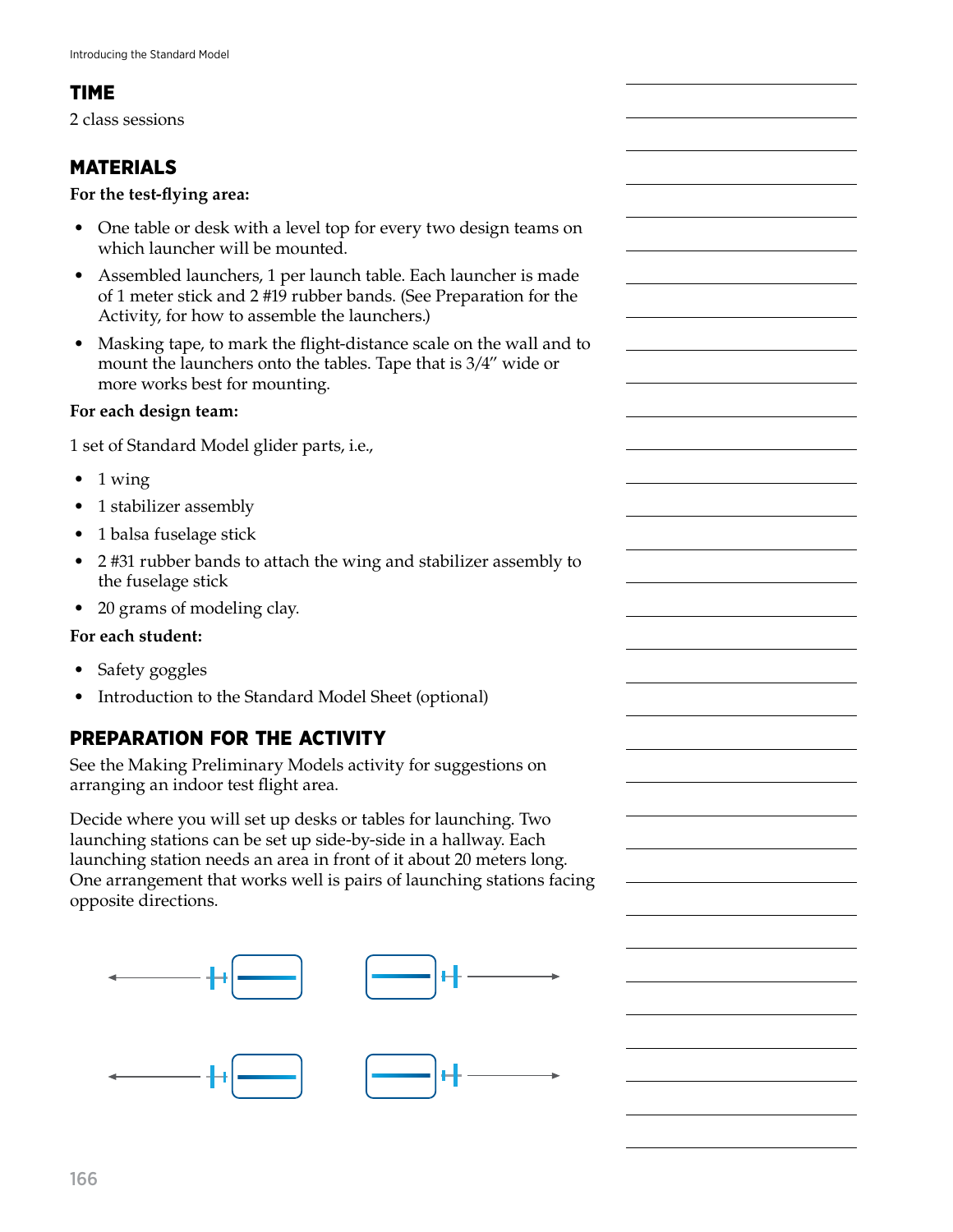#### Build Knowledge

Once you have decided on the exact locations for the launching tables, create the flight-distance scale by putting pieces of masking tape at 1-meter intervals along the bottom of a wall. On each piece of tape write the distance in meters from the launching table. (See illustration.)



Prepare the launchers by linking two #19 rubber bands and then attaching the end of one rubber band through the hole at the end of the meter stick as in the following illustration:



Tape a launcher to each launching table as shown her



# **SCIENCE TECHNOLOGY EDUCATION MATHEMATICS SOCIAL STUDIES LANGUAGE ARTS**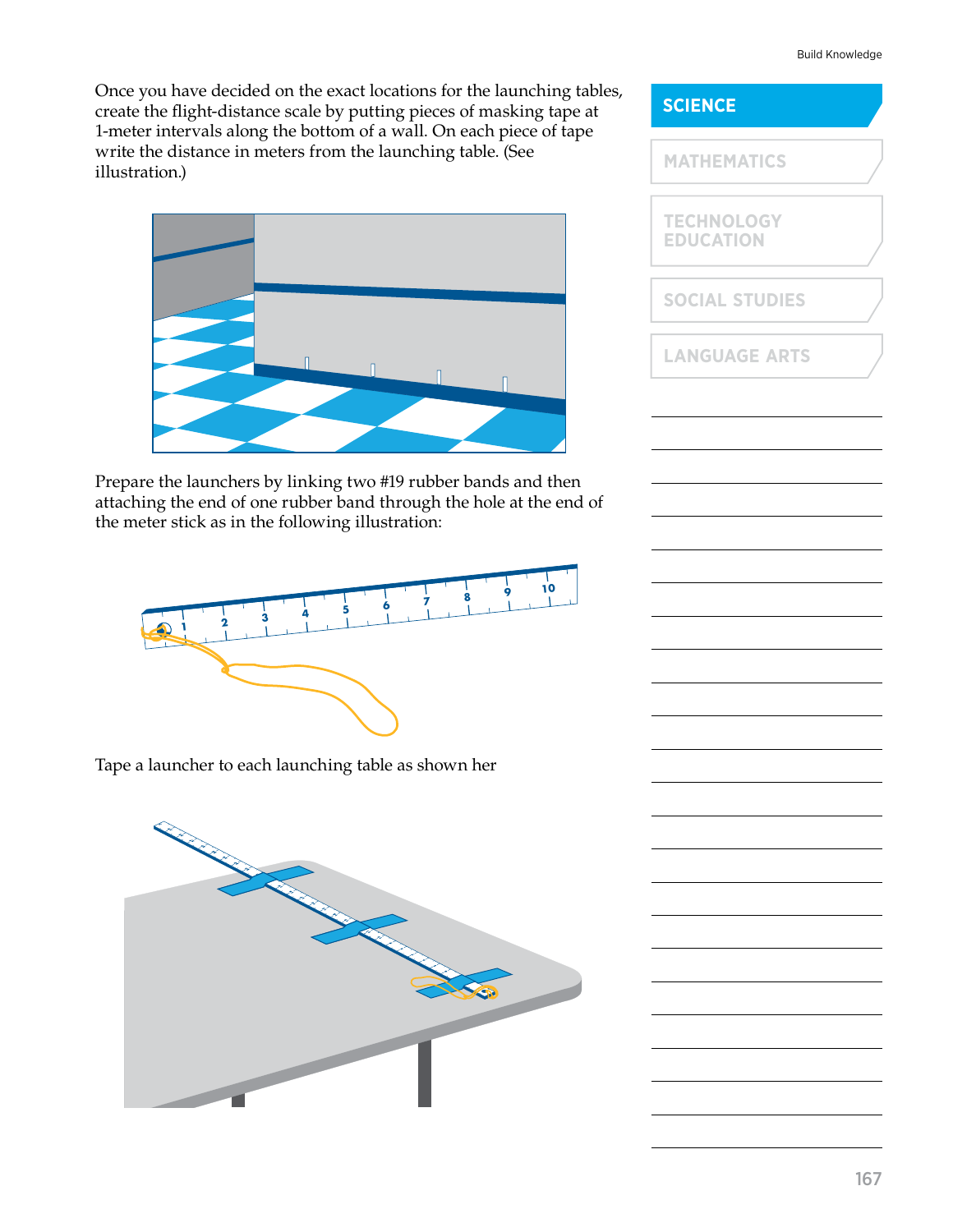# ACTIVITY DESCRIPTION

Set the stage for the students to begin working on the Standard Model. In the previous science activities, design teams designed, tested, and redesigned their own models. Explain to the class that now they will put their own models on hold for the next several weeks while they all investigate the Standard Model, which is not their own design. They will observe how different settings of the glider affect the way it flies. Ask students to make adjustments to the model and see if they can get it to perform in different ways.

Distribute a set of Standard Model parts and a few #31 rubber bands to each design team.



Invite the design teams to assemble the parts in any way they want to make a glider. They can use the rubber bands to attach the wing and stabilizer assembly to the fuselage. To mount the wing using a rubber band, place a rubber band around the fuselage. Place the wing on the fuselage next to the rubber band.

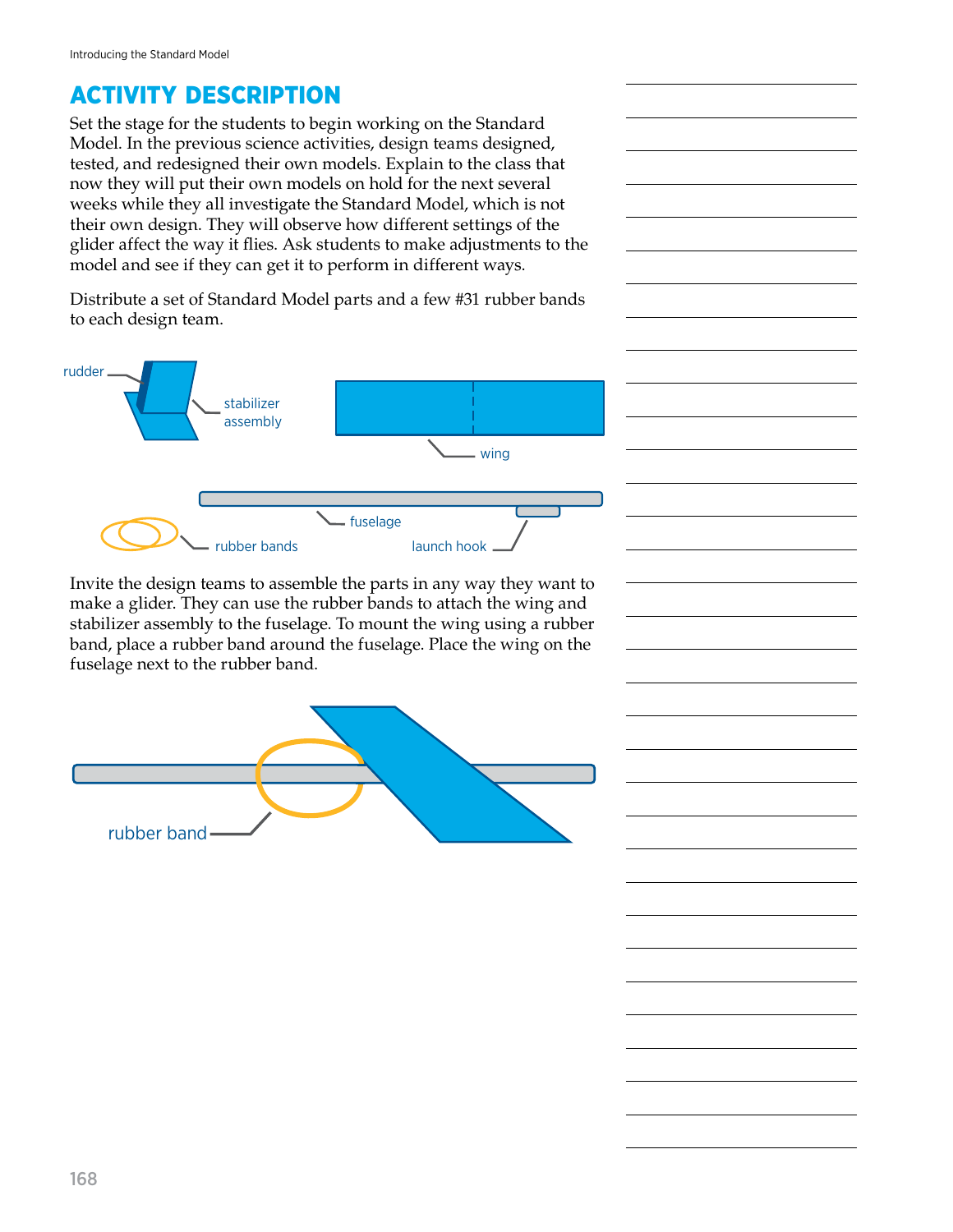#### Build Knowledge

#### Stretch the rubber band over the wing and hook it under the fuselage:



Establish terminology for the parts of the Standard Model. If students use their own terms for parts of the model, relate the standard terms to their terms.

Point out how the wing and the stabilizer assembly can be adjusted along the fuselage. Each team will have 20 grams of modeling clay that can be added to any part of the model. They can use the whole amount or smaller quantities. They should be careful not to lose any.

Demonstrate how to use the launcher. Hook the launcher rubber band under the launch hook on the fuselage. Hold the model by the rear of the fuselage. Gently release the model. Ask the students not to pull the rubber band past the 50-centimeter mark on the launcher meter stick.

Assign a pair of design teams to each launching table. Discuss how they will alternate launching their models.

Suggest that each design team designate the following roles. Discuss the importance of each team role with students. Assure them that they will be able to rotate roles since they will be conducting many experiments in the next several weeks.

The **launcher** launches the model. This is a popular role with students.

The team **recorder** pays careful attention to, and records, the settings of the parts of the model, the flight path, and any other information. The team recorder should keep notes and drawings in the team's Design Log of the changes the team makes and the flight test results of their launching, paying special attention to the flight path of the model. Careful notes will enable the team to learn about how to design and adjust a good glider.

# **SCIENCE TECHNOLOGY EDUCATION MATHEMATICS SOCIAL STUDIES LANGUAGE ARTS**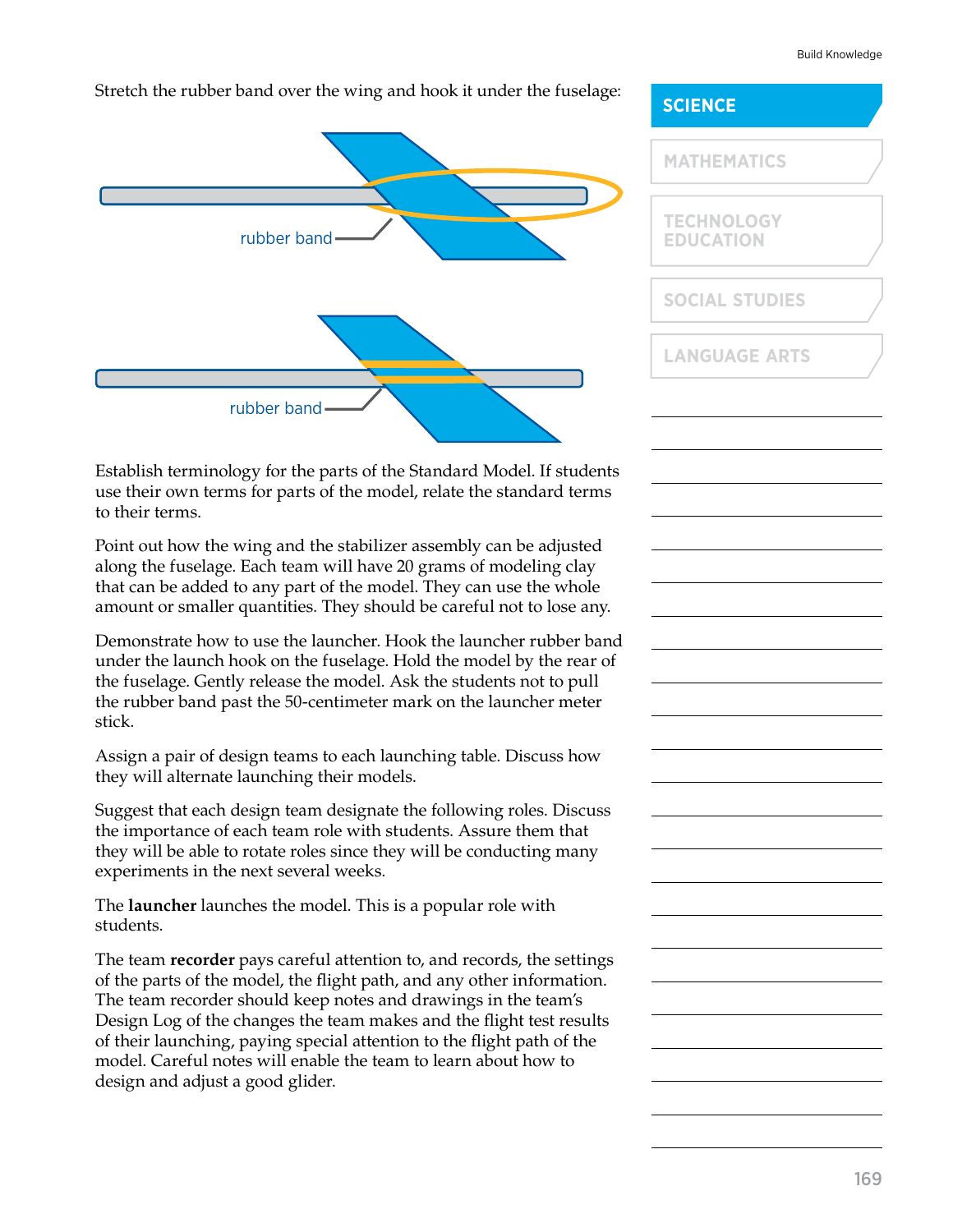Before launching, the team **measurer/safety monitor** makes sure the flight path is clear of people; after launching, this student measures the distance of the flight path. All students need to share responsibility for safety when launching their models. When the model lands, the measurer should observe the flight distance by looking at the distance scale marked with masking tape on the wall and report the distance to the team recorder.

# FACILITATING STUDENT EXPLORATION

When students test the weight and wing placement in the next several activities, they will need their Standard Models to fly straight ahead without turning to the left or right. It is important to be sure that the wings are centered on the fuselage before each flight.

Students can use the rudder on the vertical stabilizer to make the model turn to the left or right. Turning the rudder to the right will make the model turn right. Turning the rudder to the left will make the model turn left.



If the model tends to turn to either direction, even with the rudder in the straight position, students can turn the rudder in the opposite direction to straighten out its flight path.

# SHARING AND INTERPRETING

After two class sessions, ask students to report on their results. Before they do this, each design team should be given some time for its members to talk to each other about what they observed. They should decide as a team on what they want to share with the class.

Questions such as the following can help guide the students' presentations. You can also assign these questions on the Introduction to the Standard Model Sheet as homework the day before the design teams report to the class.

- What different configurations did you try?
- How did the Standard Model fly with each configuration?
- Which configuration do you think flies best? Why?
- Did you add clay to your model? If so, where? How much? What effect did it have on the flight?
- Do you have any tips to share on using the launcher?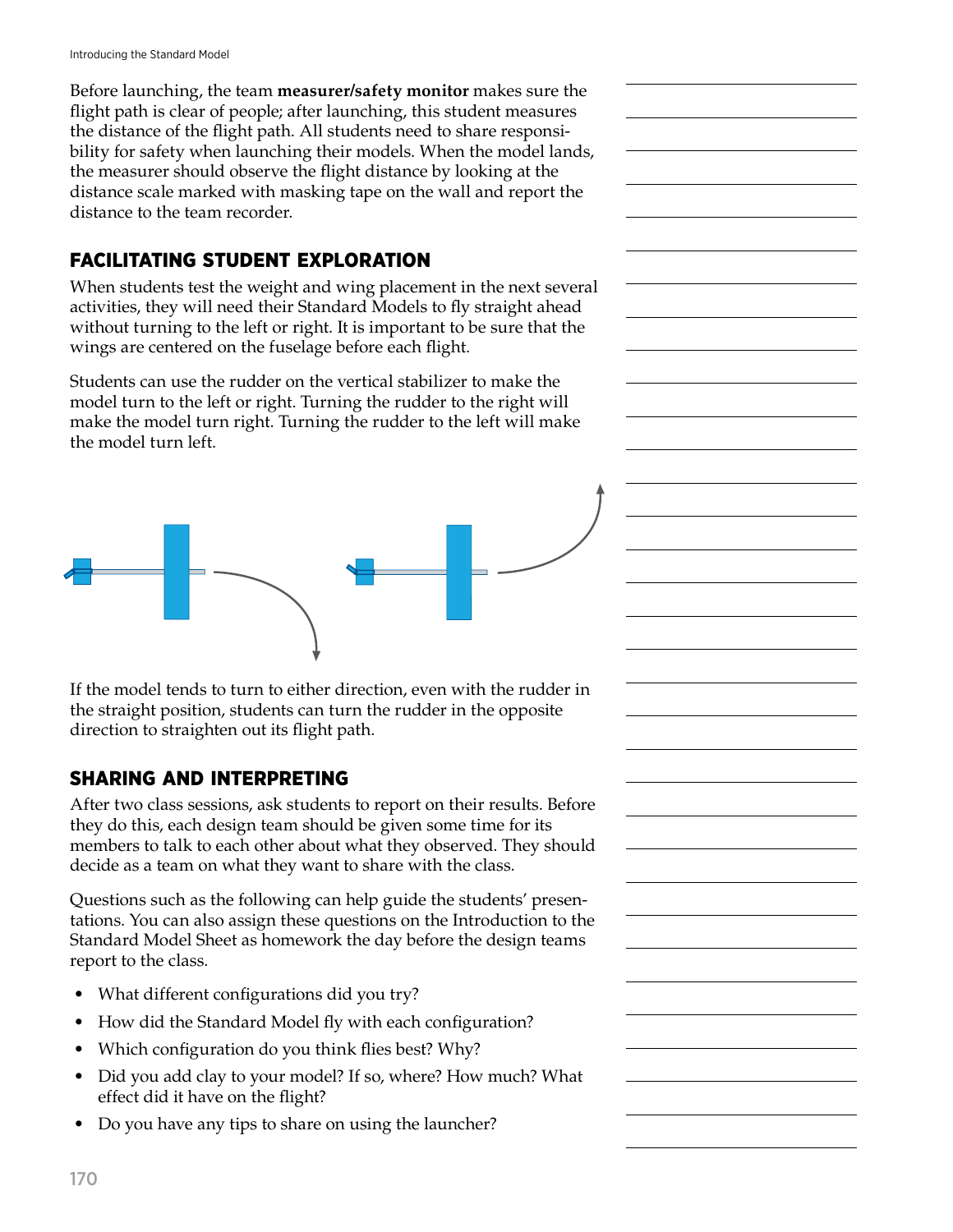#### Build Knowledge

Encourage the class to ask questions of each team. This is an opportunity for students to find out from one another what works well and what doesn't.

There are a few decisions about measurement that the class should discuss:

• Should we record data on test flights that hit the wall or the ceiling?

Students may decide that if the flight hits the wall near the floor, the distance can be estimated. Previous classes decided not to record distance data on flights that hit the ceiling or a wall, since the data could not be meaningfully compared with other flights.

• If the model slides along the floor after it lands, will we measure the distance from where it hit the floor, or from where it stopped skidding?

Most previous classes decided to record the distance from where the glider hit the ground. However, because students like to make their flights as long as possible, they are tempted to record the skid distance as part of the flight. You can ask students if their models are flying after they hit the floor.

# ASSESSMENT

As students try out different arrangements of the Standard Model, note what kind of variations they try and what the launch results are. Compare your initial observations with how students behave later in the challenge.

- Do they change one variable at a time, or do they make several changes at once?
- Do they launch the model with the same force all the time?
- Do they look the model over just before they launch it, making small adjustments to the wings and weight?
- Are they paying attention to the flight path of the model and recording what has happened?
- Do they center the wings and stabilizer assembly on the fuselage after each flight?

Since they are not yet doing controlled experiments, it isn't necessary to point out these considerations. You can help students begin to consider the relationship between the adjustments they make and how the model flies. You can ask them what they have to do to be sure that a change they make really causes a difference in how the model flies. For more information on student understanding, see the appendix on assessment.

|  | <b>SCIENCE</b> |  |  |  |  |
|--|----------------|--|--|--|--|
|  |                |  |  |  |  |
|  |                |  |  |  |  |

**TECHNOLOGY EDUCATION**

**SOCIAL STUDIES**

**LANGUAGE ARTS**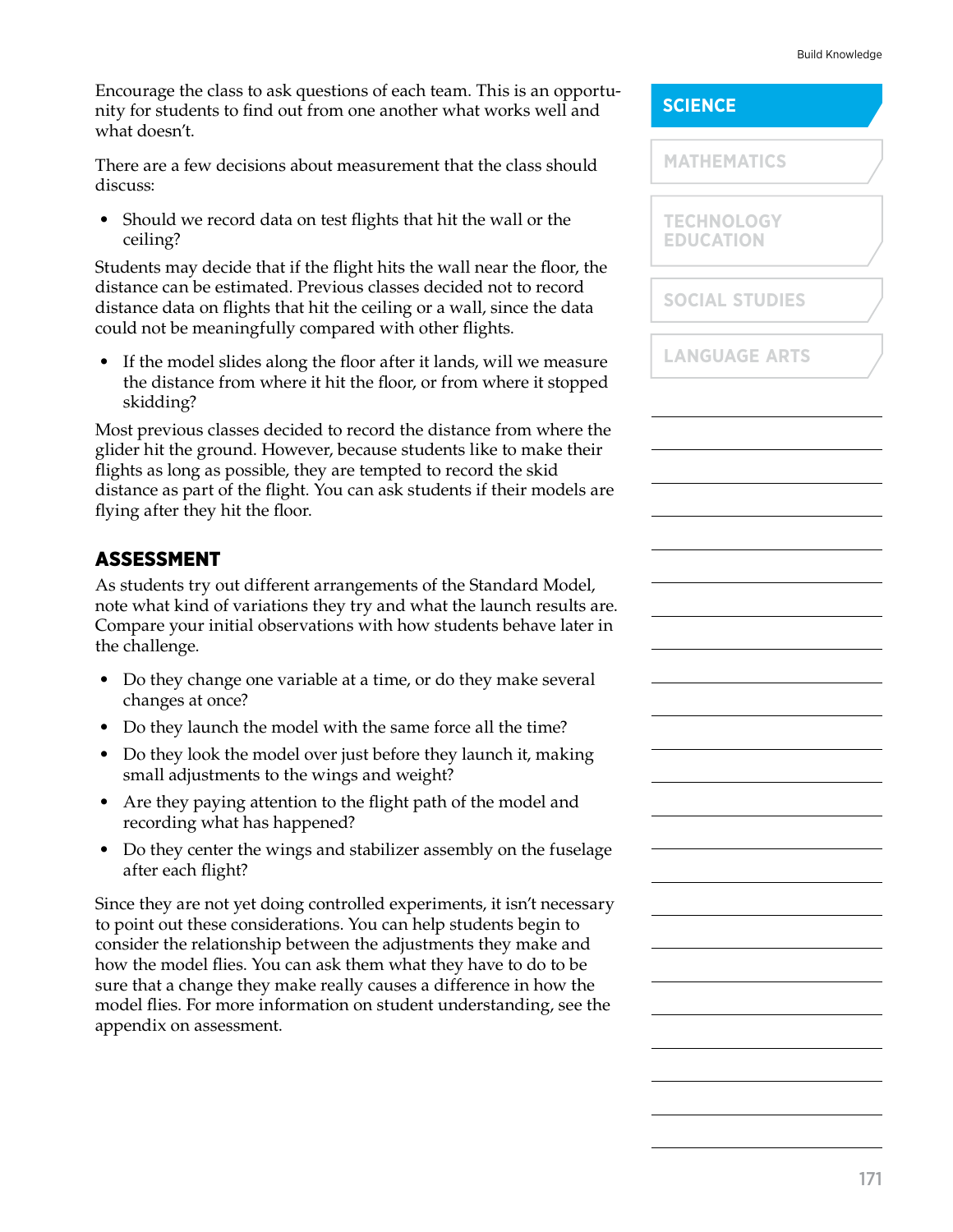# HOMEWORK IDEAS

List all the different characteristics of the model you think make a difference in how it flies. Rank them in order of importance. Which ones have the biggest effect on the flight path? Complete the Introduction to the Standard Model Sheet in preparation for your team's report to the class.